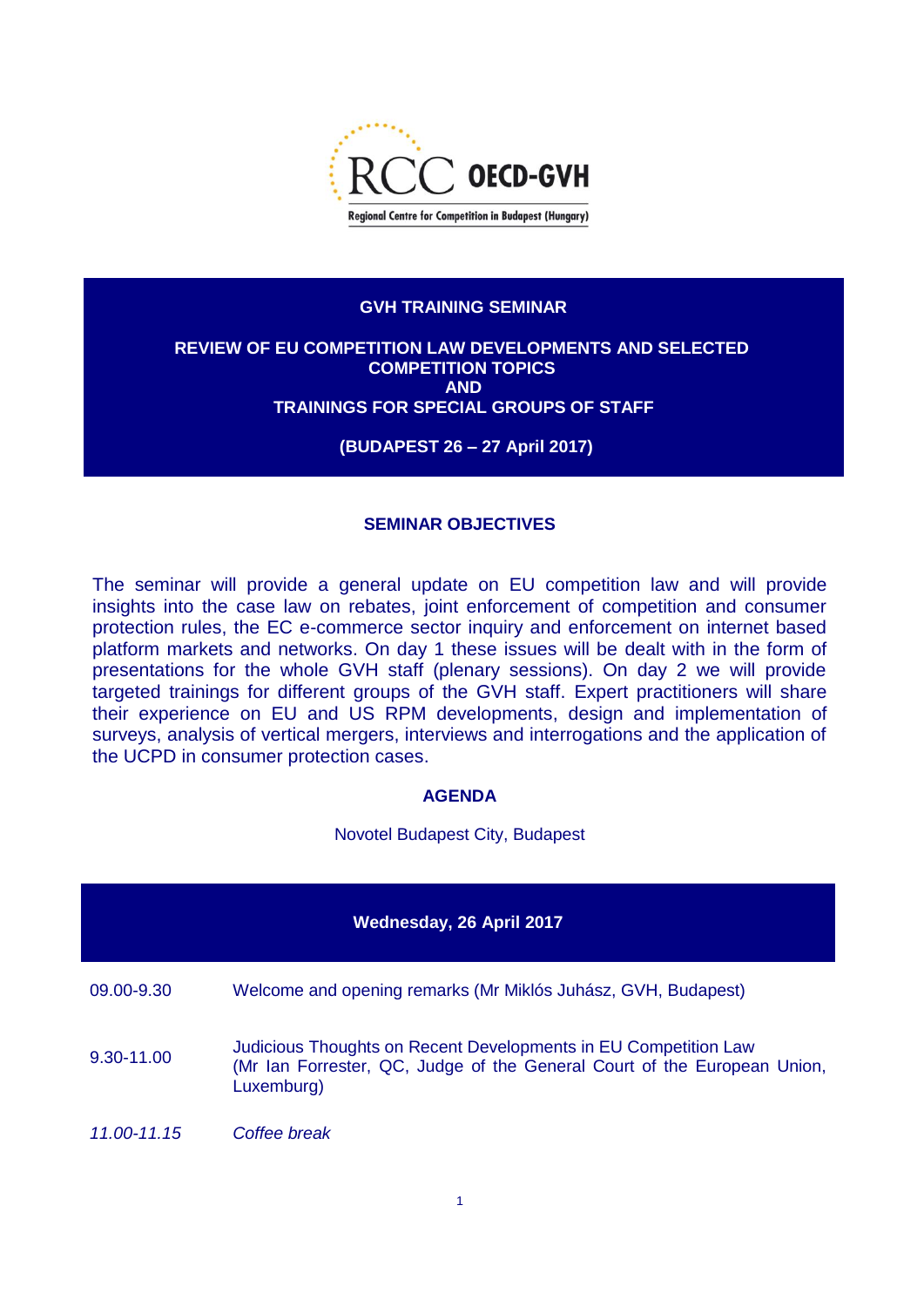- 11.15-12.15 ACM in a Bird's Eye View (Mr Dries Cuijpers, ACM, Netherlands)
- *12.15-13.30 Lunch*
- 13.30-14.30 Rebates State of Play in Europe (Mr Vivien Terrien, Court of Justice of the EU, Luxemburg)
- *14.30-14.45 Coffee break*
- 14.45-15.45 The European Commission's E-Commerce Sector Inquiry (Mr Fabian Kaiser, Task Force Digital Single Market, DG COMP, Brussels)
- 15.45-16.45 Competition Policy in the Digital Economy (Mr Sandro Gleave, 6th Decision Division, Bundeskartellamt, Germany)